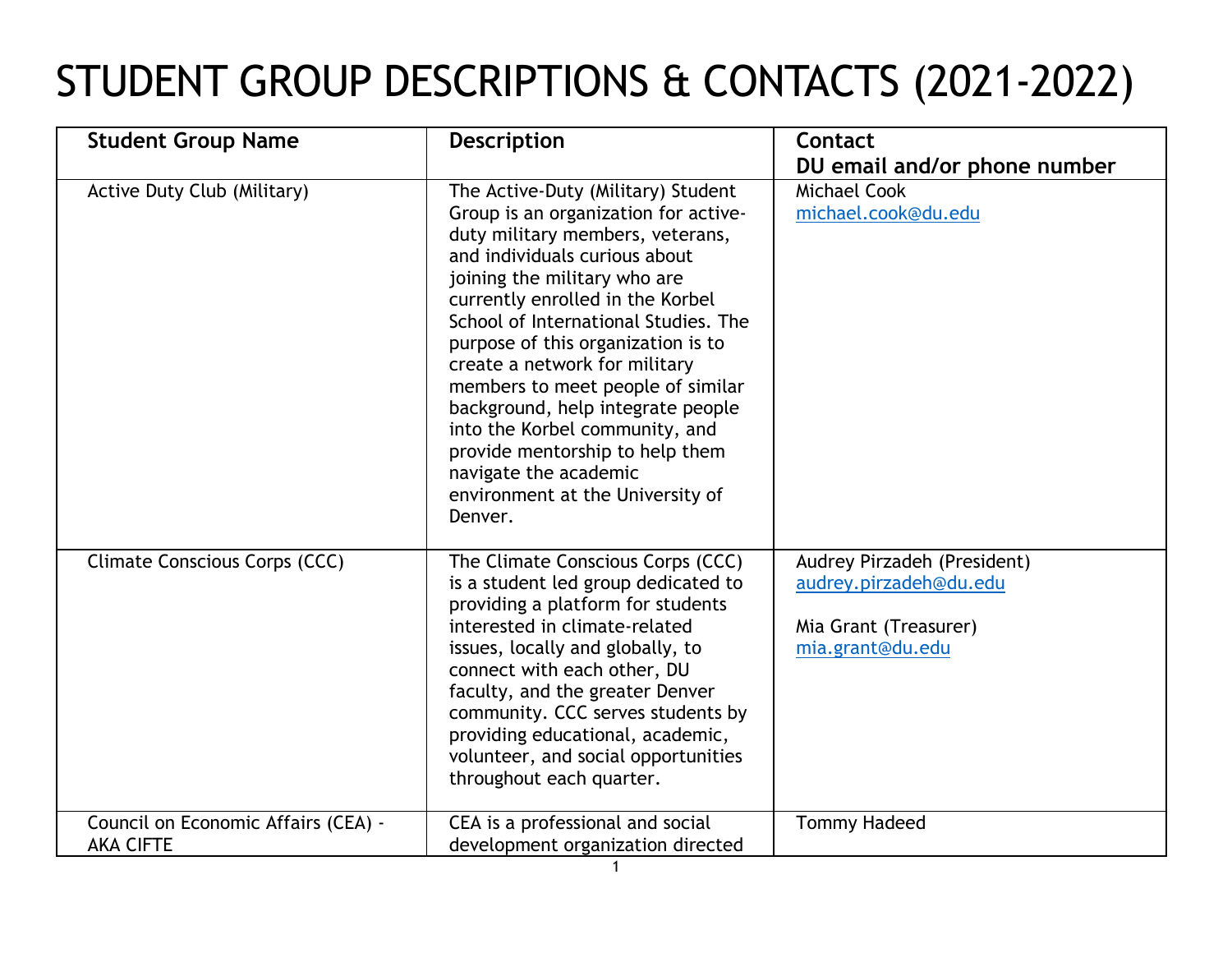|                                            | at Global Economic Affairs (GEA)<br>degree students but open to all<br>Korbel graduate students. We host<br>networking events with Korbel<br>alumni, professional events in<br>concert with the Office of Career<br>and Professional Development, and<br>social events to connect Korbel<br>graduate students and build<br>camaraderie.                                                                                                                                                                                                                                                              | thomas.hadeed@du.edu,<br>+1.703.819.4144<br><b>AND</b><br><b>Claire Cooper</b><br>claire.cooper@du.edu, +1.720.235.2006                                                                                                              |
|--------------------------------------------|------------------------------------------------------------------------------------------------------------------------------------------------------------------------------------------------------------------------------------------------------------------------------------------------------------------------------------------------------------------------------------------------------------------------------------------------------------------------------------------------------------------------------------------------------------------------------------------------------|--------------------------------------------------------------------------------------------------------------------------------------------------------------------------------------------------------------------------------------|
| DU Immigrant & Refugee Rights<br>Colectivo | The DU Immigrant and Refugee<br>Rights Colectivo is a Korbel<br>organization associated with the<br>new Center for Immigration Policy<br>and Research committed to<br>coalition building, education,<br>advocacy, and research on campus<br>in the greater Denver community.<br>We carry this out through our social<br>media presence, our weekly<br>mailers, events we host throughout<br>the year, and our regular digest<br>publication. We are excited to<br>connect those who are passionate<br>about social justice, immigration<br>and refugee issues with hands-on<br>ways to get involved. | For contact information, feel free to<br>reach out to the following:<br>Sam Colvett<br>Sam.Colvett@du.edu<br><b>Faculty Advisor</b><br>Rebecca Galemba<br>Rebecca.Galemba@du.edu<br><b>Organization's Gmail</b><br>duirrc@gmail.com. |
| Korbel Asylum Project (KAP)                | Students involved in KAP work with<br>immigration attorneys and their<br>clients to provide expert country<br>conditions reports for clients'<br>asylum cases. Students gain<br>research and scholarship skills by<br>engaging with asylum seekers and                                                                                                                                                                                                                                                                                                                                               | <b>Eduardo Patron</b><br>eduardo.patron@du.edu                                                                                                                                                                                       |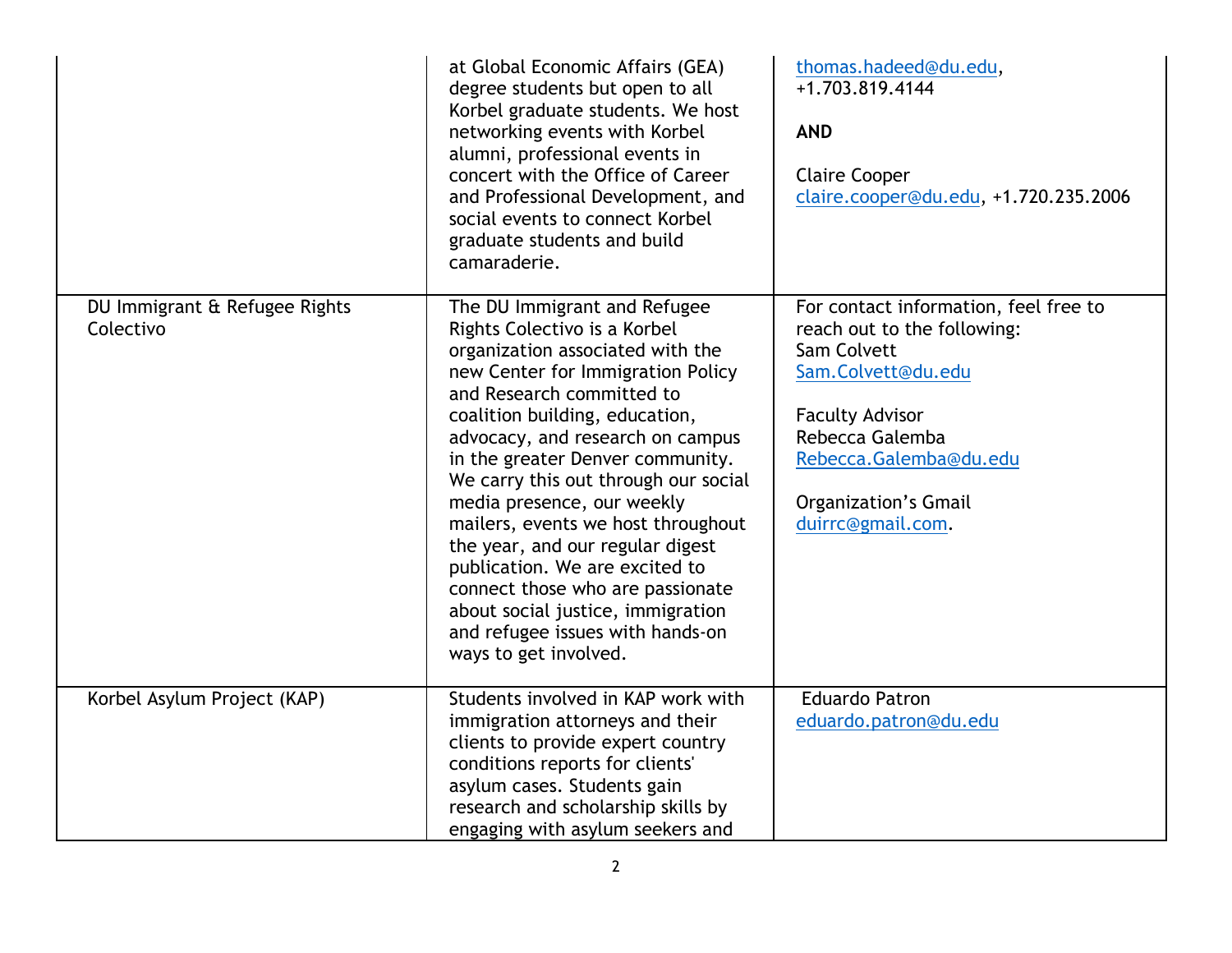|                                                      | their attorneys, directly<br>contributing to protecting human<br>rights.                                                                                                                                                                                                                                                                                                                                                                                                                                                                                                                                            |                                                                                                                        |
|------------------------------------------------------|---------------------------------------------------------------------------------------------------------------------------------------------------------------------------------------------------------------------------------------------------------------------------------------------------------------------------------------------------------------------------------------------------------------------------------------------------------------------------------------------------------------------------------------------------------------------------------------------------------------------|------------------------------------------------------------------------------------------------------------------------|
| Korbel Graduate Student Association<br>(KGSA)        | The purpose of the Graduate<br>Student Association shall be: to<br>represent the collective interest of<br>the JKSIS student body in all policy-<br>making activities; to provide<br>opportunities for social interaction<br>among the student body, outside<br>the academic environment of<br>JKSIS; to provide financial and<br>logistical support to individual<br>students or groups to further<br>enhance the classroom experience;<br>to facilitate activities that broaden<br>the academic experience outside<br>the classroom; and to liaise with<br>graduate units throughout the<br>University of Denver. | Email: JKSIS.KGSA@du.edu<br>Instagram:<br>https://www.instagram.com/korbelgsa/<br>Facebook: www.facebook.com/jksis.gsa |
| Korbel Graduate Students of Color<br>(KGSOC)         | A space for Korbel graduate<br>students of color to build and<br>sustain a supportive community<br>that contributes to their academic<br>development, social growth, and<br>well-being.                                                                                                                                                                                                                                                                                                                                                                                                                             | Lupita Holguin-Alvidrez<br>Lupita.Holguin-Alvidrez@du.edu                                                              |
| Korbel International Students<br>Organization (KISO) | KISO is the student organization for<br>all the international students at<br>Korbel. It is a common platform for<br>all the international students to<br>come together, discuss issues<br>related to international students<br>and act as a group to resolve them.                                                                                                                                                                                                                                                                                                                                                  | Mandeep Karki<br>mandeep.karki@du.edu                                                                                  |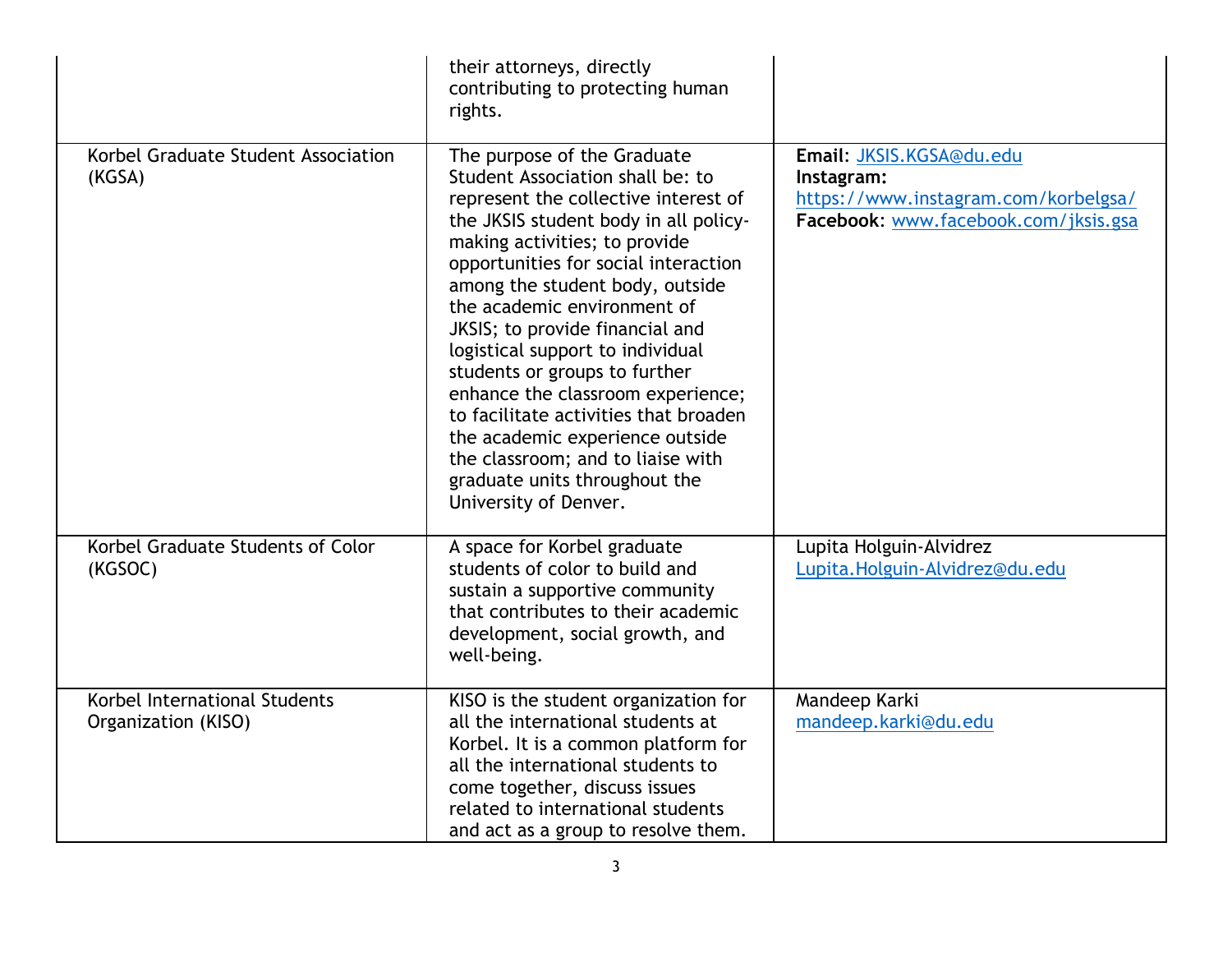|                                                            | It is also the place for social<br>interaction for all international<br>students at Korbel, thereby<br>creating a place of congregation<br>and community                                                                                                                                                                                                                                                                                      |                                                                                                                                                                           |
|------------------------------------------------------------|-----------------------------------------------------------------------------------------------------------------------------------------------------------------------------------------------------------------------------------------------------------------------------------------------------------------------------------------------------------------------------------------------------------------------------------------------|---------------------------------------------------------------------------------------------------------------------------------------------------------------------------|
| Korbel Public Policy Student<br><b>Association (KPPSA)</b> | The Josef Korbel Public Policy<br>Student Association is for those<br>studying public policy to come<br>together to discuss current policy<br>issues through books, public<br>speakers and group discussions.                                                                                                                                                                                                                                 | Interested parties can contact<br>Kristin Mitchell<br>frances.mitchell@du.edu.                                                                                            |
| Queerbel                                                   | The Queerbel student alliance is a<br>forum for LGBTQ+ students and<br>their allies. We strive to not only<br>incorporate queer issues into<br>international studies and discourse,<br>but to also advocate on behalf of<br>Korbel students who fall within the<br>spectrum of queer identities. We<br>aim to foster inclusivity within<br>Korbel and the greater DU student<br>community.                                                    | <b>Cailin Nava</b><br>cailin.nava@du.edu<br>970-302-9623                                                                                                                  |
| Returned Peace Corps Volunteer<br>Society (RPCVS)          | A student group for Retuned Peace<br>Corps Volunteers at the University<br>of Denver. A way to connect with<br>each other while in grad school and<br>connect to our service. During the<br>school year we lead opportunities<br>in building social networks with<br>RPCVs of Colorado, DU students<br>and alumni, supporting career<br>development, promoting volunteer,<br>internship, and Coverdell<br>fellowship practicum opportunities. | For ways to stay connected to the group,<br>our email is du.rpcvs@gmail.com and<br>join our whatsapp group!<br>Facebook page: University of Denver<br><b>RPCV Society</b> |